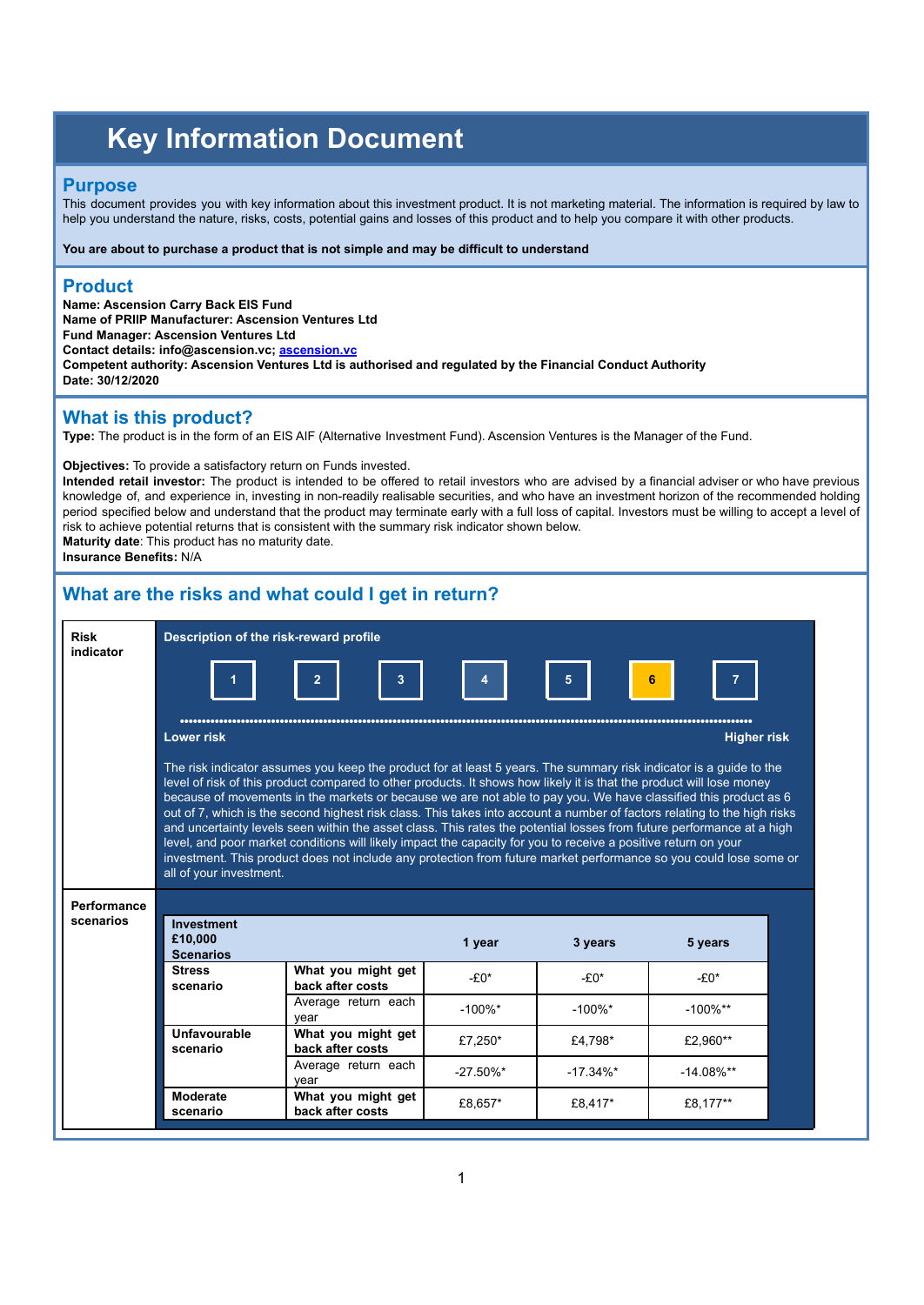|                        | Average return each<br>vear                                                                                                                                                                                                                                                                                                                                                                                                                                                         | $-13.44\%$ * | $-5.28\%$ * | $-3.65\%$ ** |
|------------------------|-------------------------------------------------------------------------------------------------------------------------------------------------------------------------------------------------------------------------------------------------------------------------------------------------------------------------------------------------------------------------------------------------------------------------------------------------------------------------------------|--------------|-------------|--------------|
| Favourable<br>scenario | What you might get<br>back after costs                                                                                                                                                                                                                                                                                                                                                                                                                                              | £10,063*     | £12,641*    | £16.078**    |
|                        | Average return each<br>vear                                                                                                                                                                                                                                                                                                                                                                                                                                                         | $0.63\%$ *   | 8.80%*      | 12.16%**     |
|                        | NB The above performance scenarios do not include the benefits resulting from tax reliefs available under<br>the SEIS regimes. Please see the IM for details.<br>*No liquidity at this stage **The potential for some liquidity                                                                                                                                                                                                                                                     |              |             |              |
|                        | This table shows the money you could get back over the next five years, under different scenarios, assuming you<br>invest £10,000. The scenarios shown illustrate how your investment could perform. You can compare them with the<br>scenarios of other products. The scenarios presented are an estimate of future performance based on evidence from                                                                                                                             |              |             |              |
|                        | the past on how the value of this investment varies, and are not an exact indicator. What you get will vary depending<br>on how the market performs and how the individual portfolio companies each perform in turn, as well as the varying<br>underlying drivers for each portfolio company's growth and the likelihood of achieving a trade sale of a business<br>invested in or its stock market floatation. The stress scenario shows what you might get back in extreme market |              |             |              |

#### **What happens if Ascension Ventures Ltd is unable to pay out?**

The Investment Manager neither controls or holds your invested monies, which are held by the Custodian of the Fund, Mainspring (Ascension) Nominees Ltd (or whichever company may subsequently become Custodian to the Fund at a later date). However, income derived from the value of shares is dependent on the performance of the underlying investments and can fluctuate. Investors could lose all or part of their investment.

The Financial Services Compensation Scheme ("FSCS") may provide compensation to eligible claimants in the event of Ascension Ventures being unable to meet its liabilities. Further information is available from Ascension Ventures or the FSCS at [www.fscs.org.uk.](http://www.fscs.org.uk)

#### **What are the costs?**

The amounts shown here are the cumulative cost to you the investor (not the investee companies which are outlined in more below). The figures assume you invest £10,000. The figures are estimates and may change in the future. Costs include VAT where applicable.

| <b>Costs over</b><br>time | The person selling, or advising you about this product may charge you other costs. If so, this person will provide you<br>with information about these costs, and show you the impact that all costs will have on your investment over time. |                                 |                                  |                              |  |  |
|---------------------------|----------------------------------------------------------------------------------------------------------------------------------------------------------------------------------------------------------------------------------------------|---------------------------------|----------------------------------|------------------------------|--|--|
|                           | Investment £10,000                                                                                                                                                                                                                           |                                 |                                  |                              |  |  |
|                           | Scenarios<br>Total costs                                                                                                                                                                                                                     | If you cash in after 1<br>year* | If you cash in after 3<br>years* | If you cash in after 5 years |  |  |
|                           | Unfavourable                                                                                                                                                                                                                                 | £740                            | £975                             | £1,210                       |  |  |
|                           | Moderate                                                                                                                                                                                                                                     | £744                            | £984                             | £1,224                       |  |  |
|                           | Favourable                                                                                                                                                                                                                                   | £747                            | £1,820                           | £3,224                       |  |  |
| under 5 years.            | *This is a non-easily realisable asset and it is unlikely you will be able to see any cash flow from exited investment opportunities within                                                                                                  |                                 |                                  |                              |  |  |

| Composition |  |
|-------------|--|
| of costs    |  |

All costs and charges we receive in connection with these investments have been disclosed, including any charges we receive from the investee company. All charges shown are net of any VAT, which will be added if applicable.